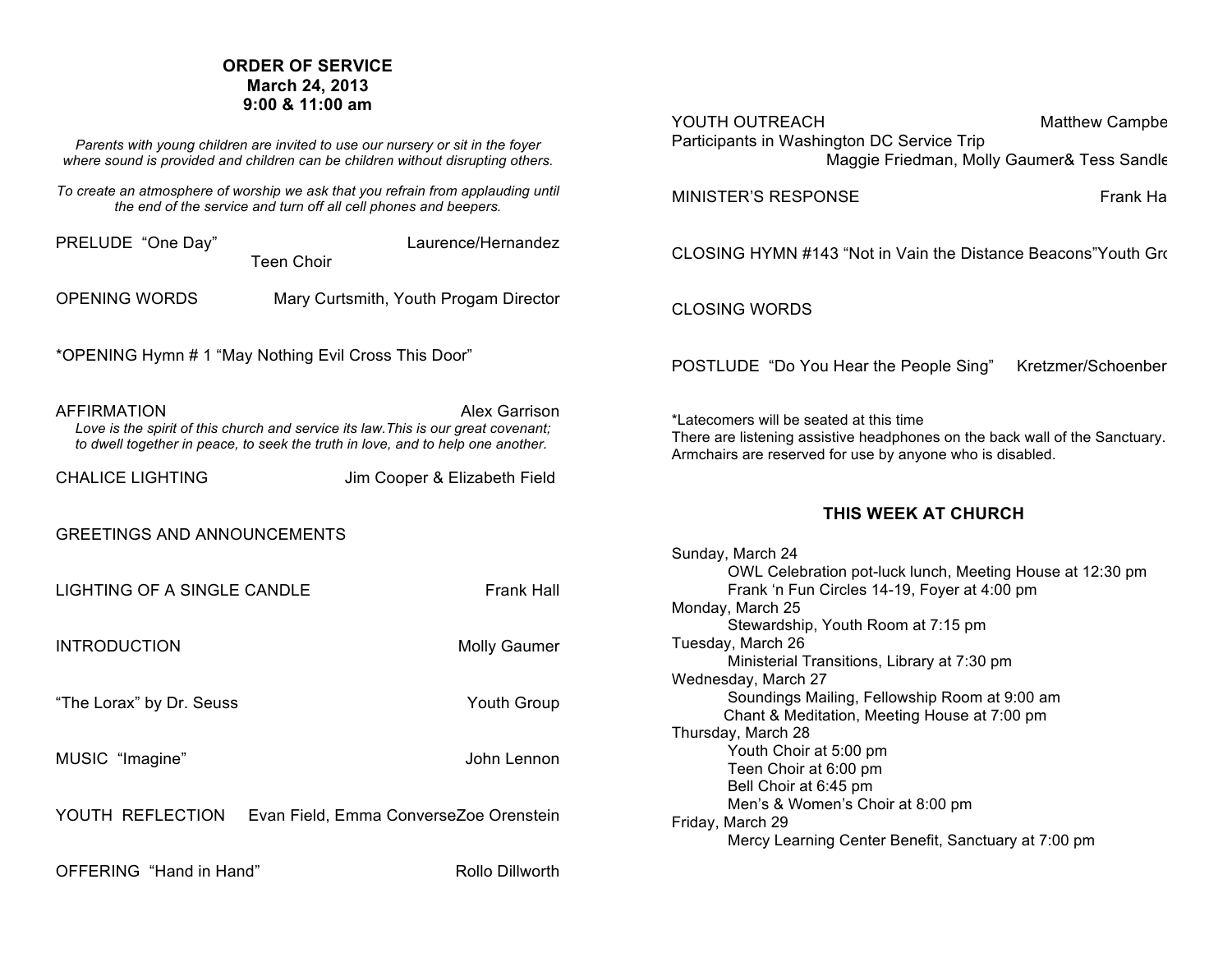**WELCOME!** We're glad you're here this morning. If this is one of your first visits with us, please stop to talk with our greeters. They can be identified by the yellow ribbons on their nametags and they are happy to answer any questions you have about our church. Please join us after the service for our Fellowship Coffee Hour for refreshment and conversation. More information about this church and our programs can be found at our website www.uuwestport.org.

**OUR MISSION STATEMENT:** *The Unitarian Church in Westport is a diverse and welcoming religious community, free of creed and dogma, and open to people of all backgrounds and beliefs. We inspire and support individual spiritual growth. We connect through worship, music, learning, and caring ministries. We act in the service of peace and justice.*

## **ANNOUNCEMENTS**

**The third "Frank 'n' Fun" event is this afternoon** from 4 to 6. Enjoy clever entertainment, and hear Frank's reflections on his 29-year ministry and his thoughts and wishes for our future. Neighborhood Circles 14-19 are the focus although anyone is welcome to attend. Wine and other drinks will be provided. Bring appetizers to share. Child care will be available. Visit the canvass table in the foyer to RSVP, pick up or return your pledge card, get questions answered.

**There will be a Book Drive** April 7th - April 28th for the Beardsley School & United with Kenya. Please donate your gently used children's books and bring them to a collection box in the foyer downstairs or at the social justice table starting April 7th. Thank you for your support.

**Do you have a question about our church?** Please ask any of the Committee on Ministry members:John Hooper, Elaine McMillan, Cheryl Paul, Mary Elizabeth Peterson or Rob Zuckerman. They will be wearing blue I.D. tags.

**Gun Control Rally in Hartford**, Saturday, March 30. Bus leaving from the church. Interested? Speak with David Vita- david@uuwestport.org

**Having Trouble Getting Up the Hill?** We realize that it is difficult for some of us to get up the stairs leading to the Sanctuary and the meeting rooms on the upper level of the building.The Board is looking at a variety of options to alleviate this problem. Bobbie Herman is heading a Task Force and would welcome your input and/ or participation in the process. If you'd like to be involved, contact her at 203-255-1577 or sangazure1@aol.com



Dou6 3/8

#### FLOWERS

*In loving memory of Lynn Berg Given by Myron Kerstetter*

# The Unitarian Church in

# Westport

 10 Lyons Plains Road, Westport, CT 06880, 227-7205 www.uuwestport.org Greeters 9:00: C. Colletti, S. Axthelm: 11:00: M. Garvey, D. Davidoff